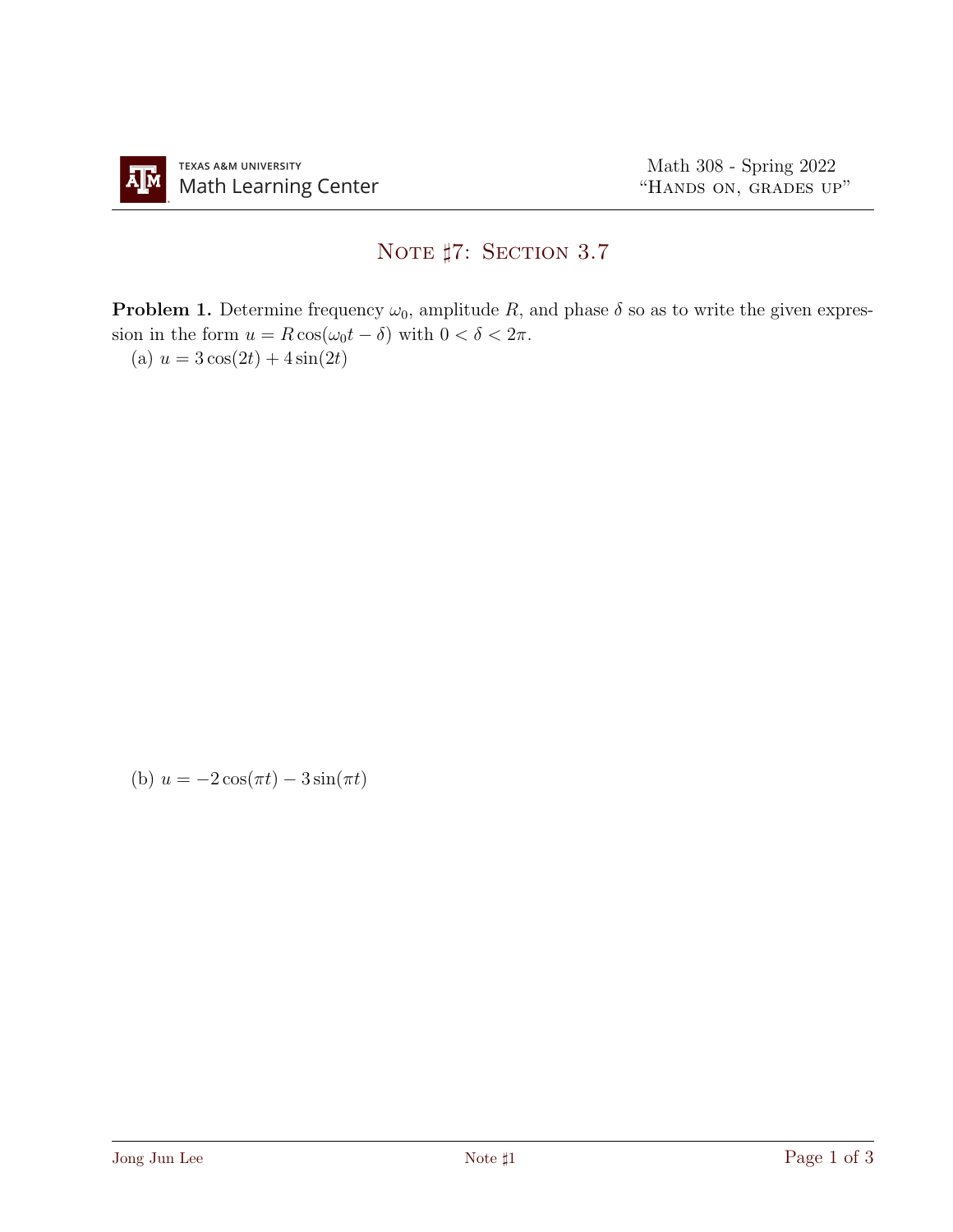Problem 2. A mass weighing 3 lb stretches a spring 3 in. If the mass is pushed upward, contracting the spring a distance of 1 in and then set in motion with a downward velocity of 2 ft/s, and if there is no damping, find the position  $u$  of the mass at any time  $t$ . Determine the frequency, period, amplitude, and phase of the motion.